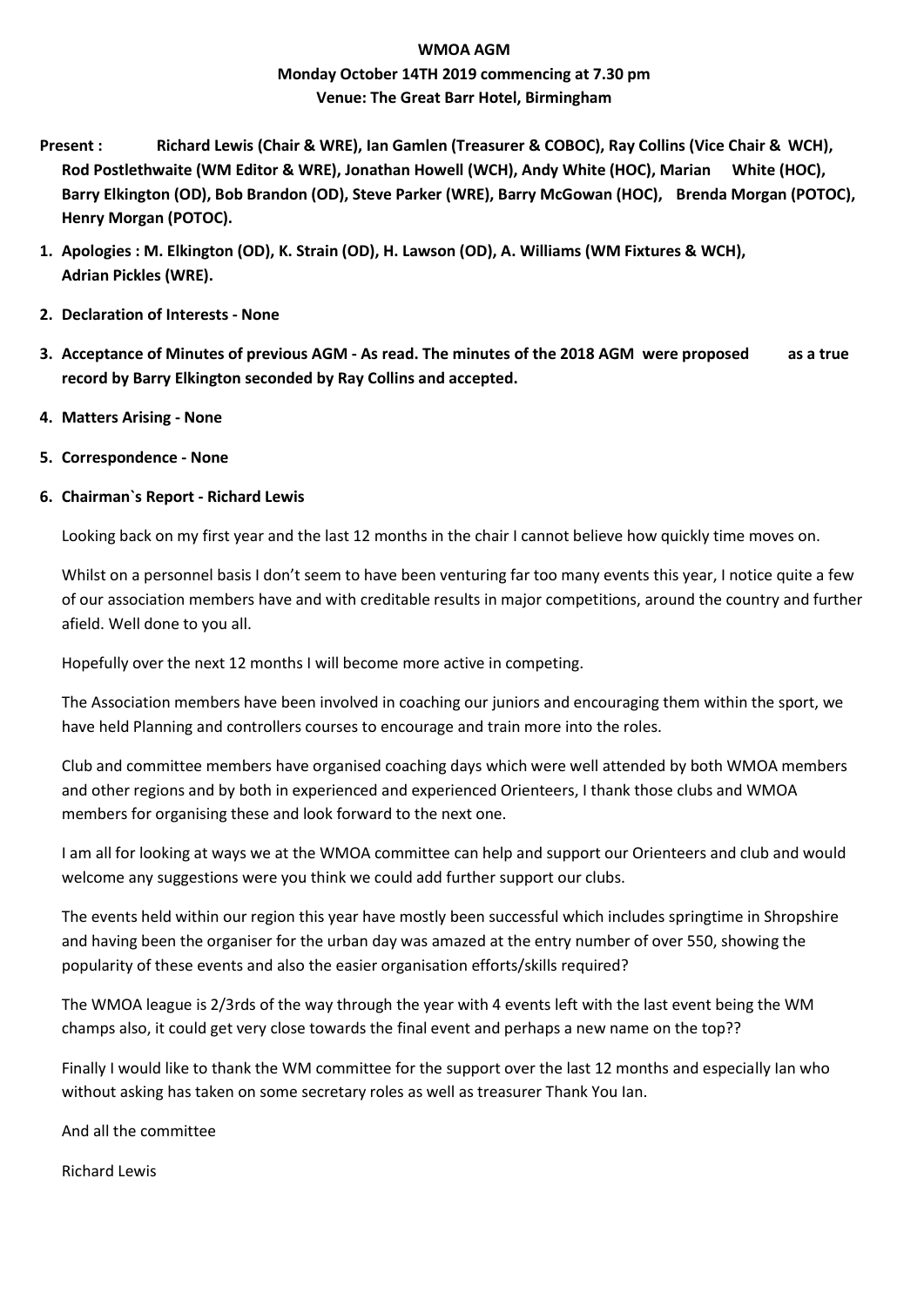#### **7. Treasures Report - Ian Gamlen**

### **Treasurers Report 2018-19**

Thank you to everyone who has supported me in my 3<sup>rd</sup> year as WMOA Treasurer. I am pleased to report that the WMOA finances are in good shape. The opening balance on 1/9/18 was £22259.98 of which £19738.06 was the WMOA share of the very successful JK 2018 held in the West Midlands.

In September 2018 I passed onto the 6 WM clubs plus RSOC their agreed share of the surplus generated by JK2018. In addition to this the WMOA Committee agreed to donate £500 to the English Orienteering Council and £800 to the Orienteering Federation. For details of this see the attached information. This leaves £5061.66 of the JK 2018 surplus remaining in the WMOA account.

The total income from the WMOA levy for 2018-19 was £5052.50, boosted by a number of successful events such as SINS 2019 – organised by WRE and HOC, Compass Sport Final hosted by WCH and OD's Coventry weekend.

The total WM expenditure for 2018-19 (excluding the WM clubs share of the JK 2018 surplus and donation to the Orienteering Foundation) was £3517.42.

The West Midlands Junior Squad in 2018-19 had an income of £3825.92 and expenditure of £4532.80.

On 1/9/19 the balance of the WMOA Account was £9618.66 and the WMJS account was £2907.84

The accounts have been independently audited by Brian Laycock of HOC who has confirmed that they are an accurate and true record. Thanks to Brian for doing this.

In view of the healthy state of the WMOA finances I feel that there is no need to increase the current WMOA event levy so I propose that it remains the same as 2018-19 , that is

Under 21 year olds – no levy

Adult (21 years and older) – first 40 competitors free, £1 per adult thereafter

Ian Gamlen

WMOA Treasurer

**Motion 1 ;** Levy;

0 - 40 adult participants : Free

 Over 40 adult participants : £1 each Proposed by Brenda Morgan Seconded by Barry Elkington **Motion 2** ; WMOA membership fee ( currently free ) for the forthcoming year is unchanged,

Proposed by Brenda Morgan Seconded by Barry Elkington

## **8. Fixtures Report - Allan Williams**

Unfortunately Allan was unable to attend this evening, however, he informed Richard that everything regarding WM Fixtures is fine and he is happy to continue as the WMOA Fixtures Secretary.

Any event that needs upgrading to Regional or National, only AW can do this.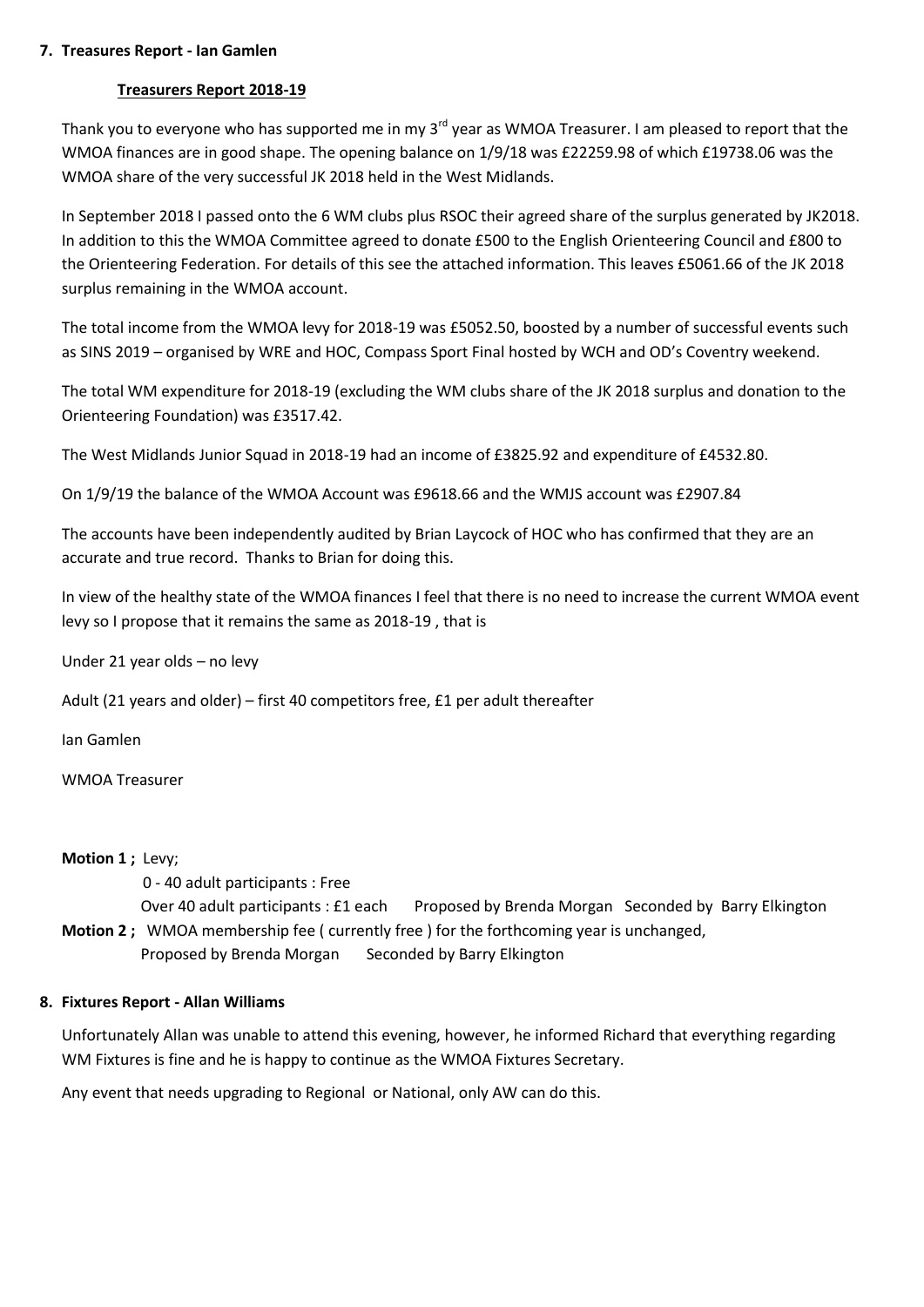## **9. West Midlands Junior Squad- September 2018 to August 2019**

On the weekend of the 26<sup>th</sup> /27<sup>th</sup> September 2018 the Junior Inter Regional Championships took place at Chatsworth and Carsington Pastures. The West Midlands team consisted of:

- M18 (Brown) Sam Leadley, Alfie Bullus, Ollie Lunn,
- M16 (Blue) Felix Lunn, Oliver Flippance, Alfie Spencer, Nathan Chapple
- M14 (Light Green) Alex Evans, Matt Bambrook, David Knott
- W18 (Blue) Ellie Bales
- W16 (Green) Holly Craig, Pippa Smart, Holly Stodgell
- W14 (Light Green) Josie Smart, Florence Lunn, Tabitha Lunn

Kirsten Strain, Harriet Lawson, Tracy Craig and Rob Smart accompanied the team. The boys were 9<sup>th</sup> in the Individual and 8<sup>th</sup> in the Relay so 9<sup>th</sup> overall boys team. The girls were 7<sup>th</sup> in the individual and an impressive 4<sup>th</sup> in the Relay and so were the 5<sup>th</sup> overall girls team, putting the whole squad into 7<sup>th</sup> position.

In October the squad trained on Kinver Edge, then the following weekend a post West Midlands Relays fun session took place at Sutton Park to which all the West Midlands juniors were invited.

In November, after the West Midlands Championships in Telford Town Park, Will Gardner planned a challenging training session for the Squad. Then late November/December saw some of our M/W 16's heading up to Hawkshead in the Lake District to take part in a weekend of training with all the other regional squads. We were joined by Iain Embrey for the weekend which was a great help. We then joined up with the South Central Squad for a weekend of training near Woking a few weeks later.

In January ten juniors trained on Elmdon Park with an emphasis on sprint orienteering and physical training, then February saw five members of the squad join the East Midlands squad in Buxton for a training session with an emphasis on contours. Most stayed on to do a night event that evening, which they all enjoyed.

In March, after the Badgerslade League event, eleven WMJS juniors took part in another general session, and others have been held since then although some have had to be cancelled due to lack of participants.

## Other highlights of the year:

- Kirsten Strain attended the British Orienteering Coaching Conference, and had opportunities to learn about coaching sprint orienteering and physical training for developing athletes.

- Harriet Lawson has almost completed her UKCC L2 coaching course with her assessment coming up this weekend, and she has already planned and helped deliver a number of WMJS sessions.

- Henry Webb has rejoined the squad after a break and Oscar Barnby has recently joined having attained his Orange Standard badge and begun to run Light Green.

- Junior Regional Orienteering Squad Tours: Felix Lunn was selected for Stockholm and Holly Stodgell for Deeside.

Thank you to all clubs that have helped us with permissions and maps so that we can put on training sessions, and thank you to the WMOA for again donating £1,000 towards the running of the squad.

Mel, Kirsten & Harriet

The Chair thanked the Coaching team for all of their hard work.

**Website :** 2 people came forward; Marian White (HOC) and Richard Rogers (WRE). It has been agreed that RR will revamp the site and MW will keep it up to date.

Mike Farrington will continue to host the site.

There was some discussion on site content.

#### **Controllers : Bob Brandon**

He has a list of controllers, who he has contacted to check details. He will bring the list to the next committee meeting.